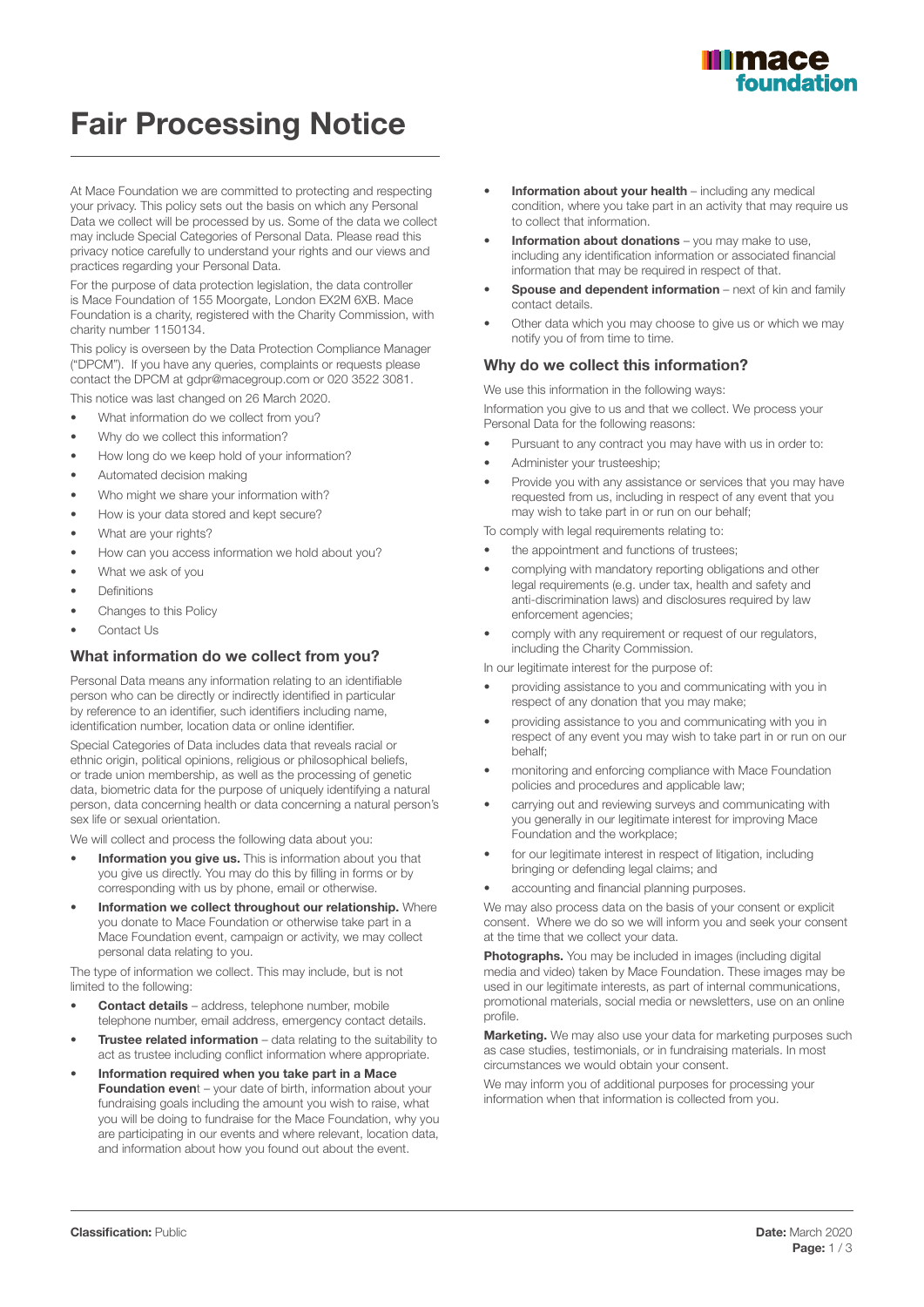

# How long do we keep hold of your information?

We only store your information for as long as is required for the purpose it was collected. For most information, this will be for a short time after a donation has been made or an event has taken place.

If you are a Mace Foundation trustee, we will keep your information for the length of your trusteeship and then for a period of 6 years thereafter.

We may also be required to keep some information, including about donations made, for longer in order to comply with our legal and regulatory obligations.

For more detailed information on our data retention periods, please contact DPCM at gdpr@macegroup.com or 020 3522 3081.

# Who might we share your information with?

Where information is shared with third parties we will only share the information required for the purpose it is being shared.

For the purposes set out in the 'Why do we collect this information?' section above, we have the right to share your personal information with:

- sub-processors and service providers including event management companies, website hosting providers, auditors, details of which can be provided upon request;
- our charity partners including our charity of the year and strategic partners;
- any trustees of Mace Foundation;
- our regulators, including the Charity Commission;
- other companies in the Mace Group.

Additionally, we will disclose your personal information to the relevant third party:

- In the course of business, to other organisations and individuals as required in relation to your role and duties.
- In the event that we sell or buy any business or assets, in which case we will disclose your Personal Data to the prospective seller or buyer of such business or assets.
- To third parties when it is necessary for the establishment, exercise or defence of legal claims.
- If we are acquired by a third party, in which case Personal Data held by it about its customers will be one of the transferred assets.
- If we choose to exercise a legal power to do so.
- If we are under a duty to disclose or share your Personal Data in order to comply with any legal obligation, or in order to enforce or apply contractual terms or other agreements; or to protect the rights, property, or safety of ourselves our customers, our regulator, or others. This includes exchanging information with other companies and organisations for the purposes of fraud protection and prevention of money laundering and credit risk reduction.

# How is your data stored and kept secure?

We have put in place appropriate security measures to prevent your personal information from being accidentally lost, used or accessed in an unauthorised way, altered or disclosed. In addition, we limit access to your personal information to those employees, agents, contractors and other third parties who have a business need to know. They will only process your personal information on our instructions and they are subject to a duty of confidentiality. Details of these measures may be obtained from the DPCM.

We have put in place procedures to deal with any suspected data security breach and will notify you and any applicable regulator of a suspected breach where we are legally required to do so.

We may transfer your data outside the European Economic Area ("EEA"). We will only do so if adequate protection measures are in place in compliance with data protection legislation. We use the following protection measures:

- transferring to Commission approved countries:
- using Commission approved model contractual clauses;
- requiring companies to whom we transfer data to be signed up to appropriate certification; or
- transferring when one or more of the conditions set out in Article 49 GDPR are met.

# What are your rights?

You have the following rights. You can exercise these rights at any time by contacting the DPCM. You can make a subject access request verbally or in writing. In order to deal with your request effectively, it would be helpful if you could contact the DPCM in the first instance. The DPCM may be contacted in the following ways:

# By post:

DPCM (Legal Department), Mace Ltd.,

155 Moorgate, London EC2M 6XB

#### By email:

gdpr@macegroup.com

#### By telephone:

+44 (0)20 3522 3081

## You have the right:

- to ask us not to process your Personal Data for marketing purposes;
- to ask us not to process your Personal Data where it is processed on the basis of legitimate interests provided that there are no compelling reasons for that processing;
- where processing of your Personal Data is based on consent, to withdraw that consent at any time.
- to request from us access to personal information held about you;
- to ask for the information we hold about you to be rectified if it is inaccurate or incomplete;
- to ask for data to be erased provided that the Personal Data is no longer necessary for the purposes for which it was collected, you withdraw consent (if the legal basis for processing is consent), you exercise your right to object, set out below, and there are no overriding legitimate ground for processing, the data is unlawfully processed, the data needs to be erased to comply with a legal obligation:
- to ask for the processing of that information to be restricted if the accuracy of that data is contested, the processing is unlawful, the Personal Data is no longer necessary for the purposes for which it was collected or you exercise your right to object (pending verification of whether there are legitimate grounds for processing); or
- to ask for data portability if the processing is carried out by automated means and the legal basis for processing is consent or contract.

Should you have any issues, concerns or problems in relation to your data, or wish to notify us of data which is inaccurate, please let us know by contacting us using the contact details above. In the event that you are not satisfied with our processing of your Personal Data, you have the right to lodge a complaint with the relevant supervisory authority, which is the Information Commissioner's Office (ICO) in the UK, at any time. The ICO's contact details are available here: https:// ico.org.uk/concerns/.